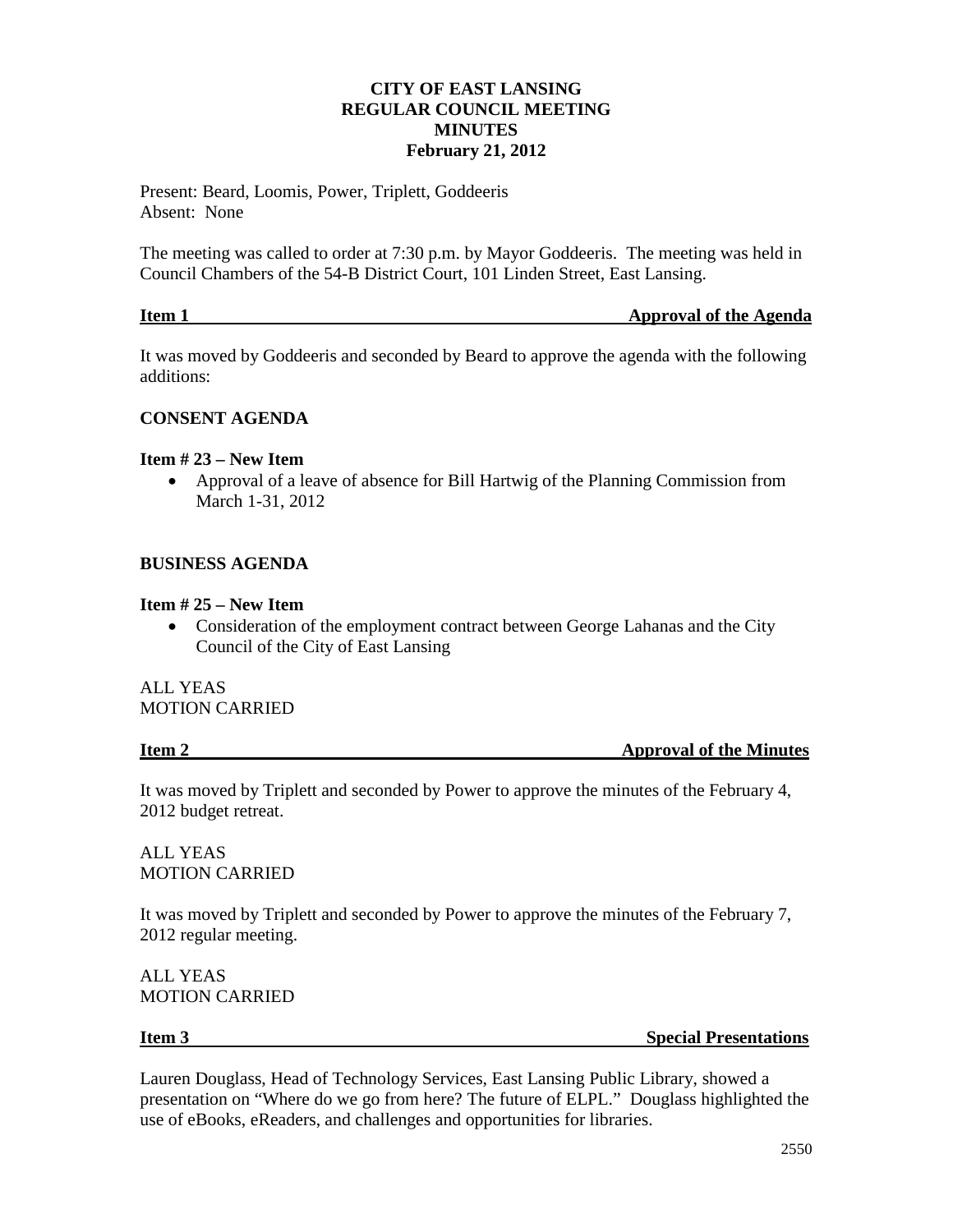Between February 14 and 21, 2012, Council received written communication:

- 2/15/12 from Alice Dreger regarding Disclosure policy
- 2/16/12 from Jeffrey Hank regarding friendliness in the City Clerk's office
- 2/17/12 from Andrew Jasmer regarding What Up Dawg? restaurant
- 2/17/12 from Kristen Neithercut regarding What Up Dawg? restaurant
- 2/21/12 from Eliot Singer regarding Brownfield Plan

| Item : | <b>Communication from Audience</b> |
|--------|------------------------------------|
|        |                                    |

None

**Item 6 Communication from Mayor and Council Members** 

Councilmember Power:

• No Report

Councilmember Loomis:

• No Report

Councilmember Beard:

• Reminded citizens of Primary election next Tuesday, February 28, and said both partisan and non-partisan ballots contain the East Lansing Public School bond issue. Beard said due to the election on Tuesday, Council work session will be held Wednesday, February 29.

Mayor Pro Tem Triplett:

- Said on Thursday at 7:00 p.m. at Hannah Community Center the City, in cooperation with the Rotary Club of the City of East Lansing, will hold the first of three public input sessions to gather information about the future of the Patriarche Park playground structure. He said the other sessions will be held Tuesday, March 6 at 7:00 p.m. and Saturday, March 10 at 10 a.m. at Hannah Community Center.
- Said Wake Up to Jazz Brunch annual event to support the Summer Solstice Jazz Festival will be held Sunday, March 18, and reservations may be made on the City's website, [www.cityofeastlansing.com](http://www.cityofeastlansing.com/)

Mayor Goddeeris:

Said on Monday, February 27 at 7:00 p.m. the East Lansing Public Library is offering Speed Friending for Book Lovers.

# **Item 7 Review of Work Session Actions**

Mayor Goddeeris reviewed the following actions taken at the work session of February 14, 2012:

- 1. Approved the minutes of the January 26, 2012 work session.
- 2. Approved the minutes of the January 27, 2012 special meeting.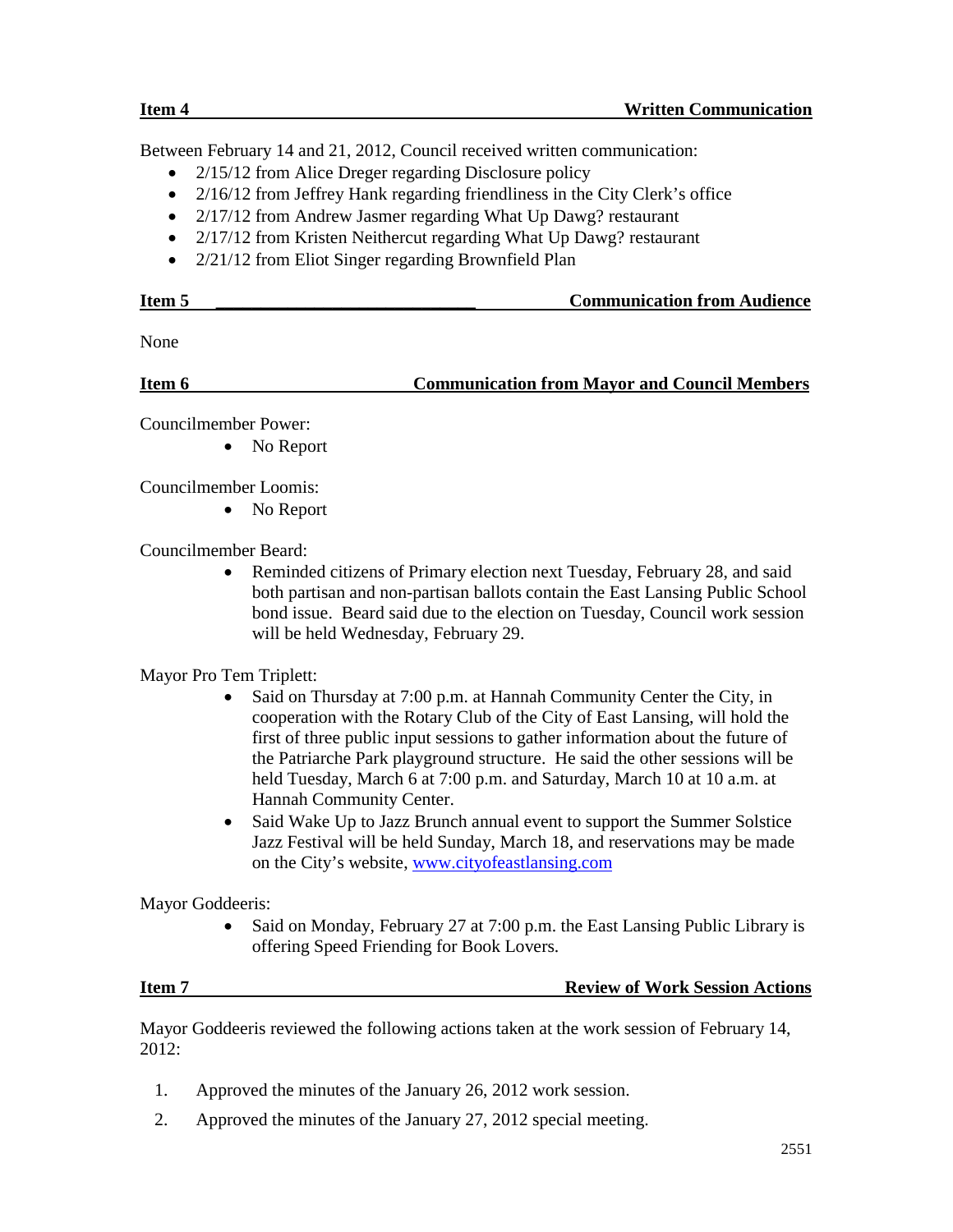- 3. Approved the minutes of the January 31, 2012 special work session.
- 4. Approved Community Relations Coalition request for Lot 1 east end closure, use of amplified sound, and fee waiver from Saturday, April 21, 2012, at 2:00 a.m. to Sunday, April 22, 2012, at noon for "Taste of East Lansing" event.
- 5. Introduced and set a public hearing for March 6, 2012, for the following four items:
	- An application from the Islamic Society of Greater Lansing for Site Plan and Special Use Permit approval for the property at 920 Harrison Avenue
	- An application from Wolf River Development Company, LLC for Site Plan and Special Use Permit approval for the property at 514 Michigan Avenue
	- An application from Apollo Investment, LLC for Special Use Permit approval for the property at 301 M.A.C. Avenue
	- An application from Capital City Vineyard Church for modified Site Plan and Special Use Permit for the property at 1635 Coolidge Road
- 6. Deferred discussion until March 13, 2012, and deferred action until March 20, 2012, on Ordinance No. 1252; a City-initiated Ordinance to amend Article III – of Chapter 50 – Zoning, Section 50-31 and add a Division 5 – of the Code of the City of East Lansing, to provide standards of review for rezoning property and provisions for conditional rezoning.
- 7. Appointed Chad Obenauf to the Commission on the Environment to a full term ending December 31, 2014.
- 8. Appointed Jason Fleming to the Parks and Recreation Advisory Commission to a full term ending December 31, 2014.
- 9. Appointed Mike Vasievich to the Parks and Recreation Advisory Commission to a full term ending December 31, 2014.
- 10. Appointed Larry Cross to the Building Board of Appeals to a full term ending December 31, 2014.
- 11. Appointed Robert "Tucker" Wilkinson to the Building Board of Appeals to a partial term ending December 31, 2013.

# **Item 8 City Manager's Report**

City Manager George Lahanas:

• Asked Darcy Schmitt, Planning and Zoning Administrator, to provide information on applicability of lot splits to site plan approvals. Schmitt presented information to Council.

# **Item 9 City Attorney's Report**

Assistant City Attorney Tom Yeadon:

• Presented information on the legal requirements for lot splits based on the Michigan Land Division Act, and how the Act relates to East Lansing City ordinances.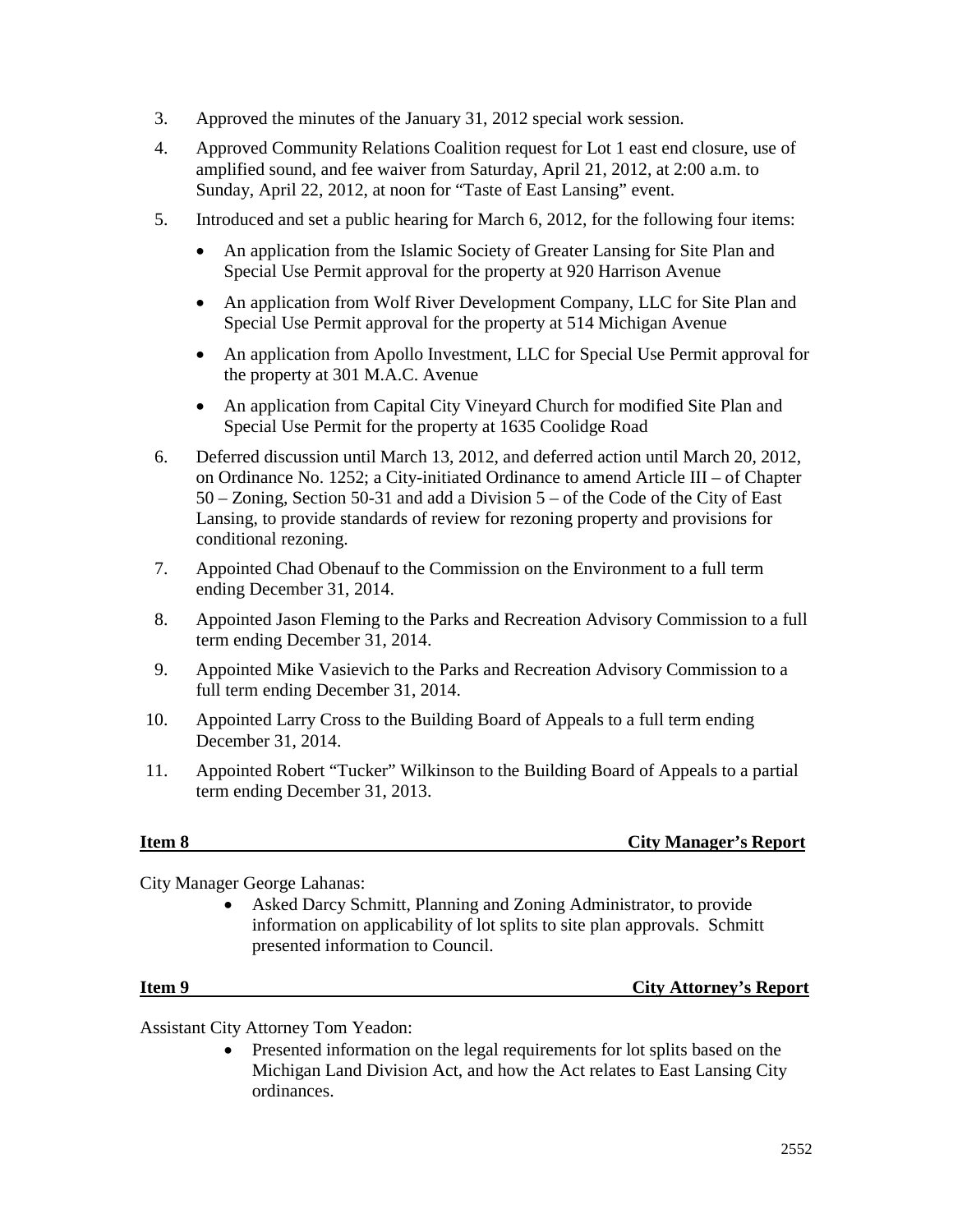Consideration of Ordinance No. 1272; an application from Caddis Development Group, LLC to rezone the property at 1525 West Lake Lansing Road from B-5, Community Retail Sales District, subject to a Conditional Rezoning Agreement, to B-4, Restricted Office Business District. On January 23, 2012, with five (5) members present, the Planning Commission voted unanimously to recommend Council approve the application.

Darcy Schmitt, Planning and Zoning Administrator, presented a brief overview of Ordinance No. 1272.

Goddeeris said there are three public hearings tonight related to this property. She said this property is now owned by Caddis Development Group, LLC.

Goddeeris opened the public hearing on Ordinance No. 1272.

Milton Price, 2158 Coolidge Road, spoke regarding sewage and water issues and in opposition to Ordinance No. 1272.

Ralph Monsma, 1350 Red Leaf Lane, spoke in support of Ordinance No. 1272, and agenda items 12 and 16.

Seeing no one else come forward, Goddeeris closed public hearing on Ordinance No. 1272.

It was moved by Power and seconded by Beard to approve Ordinance No. 1272 as written.

# ALL YEAS MOTION CARRIED

# **CITY OF EAST LANSING**

# **ORDINANCE NO. 1272**

## AN ORDINANCE TO AMEND THE ZONING USE DISTRICT MAP OF CHAPTER 50 -- ZONING -- OF THE CODE OF THE CITY OF EAST LANSING

### THE CITY OF EAST LANSING ORDAINS:

# **The Zoning Use District Map is hereby amended to rezone the following described parcel from the B-5, Community Retail Sales Business District (subject to a Conditional Rezoning Agreement), to B-4, Restricted Office Business District:**

Parcel Number: 33-20-01-02-427-015 (partial)

A part of the Northeast 1/4 of Southeast 1/4 of Section 2, T4N, R2W, Commencing at the Southeast corner of said Section 2; thence on East Section line N00°07'43" East 1325.94 feet to the South line of Northeast 1/4 of Southeast 1/4; thence N89°51'37" West 50.00 feet; thence N00°07'43" East 331.50 feet to the point of beginning; thence S89°53'12" West 277.72 feet; thence N00°11'55" East 290.00 feet to South line of Lake Lansing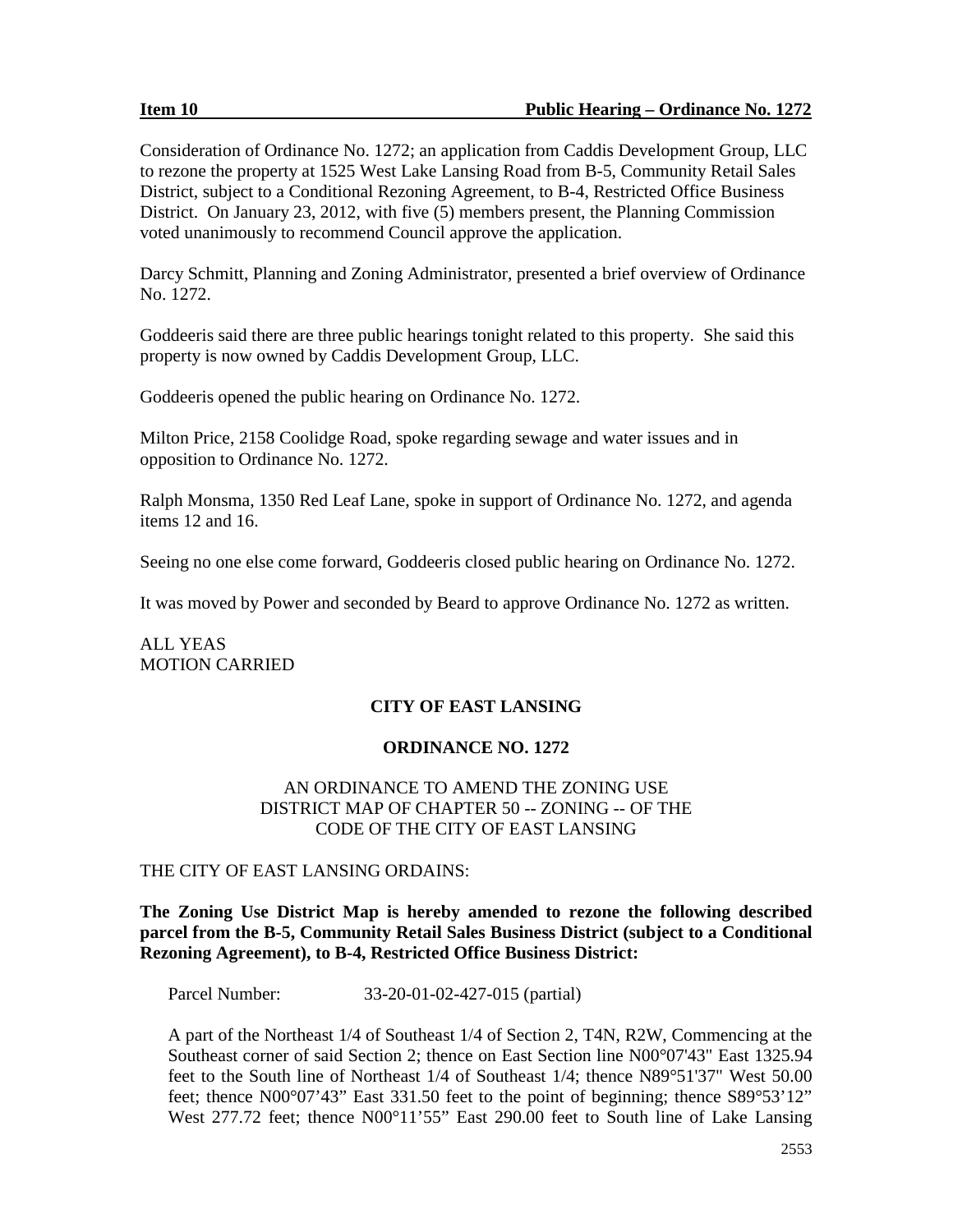Road, thence N89°53'12" East 127.54 feet, thence N00°24'15" West 17.02 feet, thence N89°53'12" East 150.00 feet to the West line of Coolidge Road, thence S00°07'43" West 307.02 feet to point of beginning, containing approximately 1.91 acres more or less.

More commonly known as 1525 West Lake Lansing Road, East Lansing, Michigan

## **Item 11 Public Hearing – 1525 West Lake Lansing Road Site Plan and SUP**

Consideration of an application from Caddis Development Group, LLC for Site Plan and Special Use Permit approval for the property at 1525 West Lake Lansing Road. The proposed application would permit the construction of two medical office buildings and a banking facility with drive through lanes on the former Blue Cross Blue Shield office site. The majority of the property is zoned B-4, Restricted Office Business, with the remainder of the property proposed to be rezoned to B-4 under Ordinance No. 1272. On January 23, 2012 with five (5) members present, the Planning Commission voted unanimously to recommend Council approve the application.

Goddeeris opened the public hearing on application from Caddis Development Group, LLC for Site Plan and Special Use Permit approval for the property at 1525 West Lake Lansing Road.

Seeing no one come forward, Goddeeris closed the public hearing on Caddis Development Group application.

Darcy Schmitt, Planning and Zoning Administrator; and Tim Dempsey, Director of Planning and Community Development, answered questions regarding soil remediation.

George Lahanas, City Manager, reported on sanitary sewer issues and communication with residents.

It was moved by Power and seconded by Triplett to approve application from Caddis Development Group, LLC for Site Plan and Special Use Permit approval for the property at 1525 West Lake Lansing Road, subject to 13 conditions.

Beard extended an apology to Mr. Price for the inconvenience of water and sewer damage to his home and said he will be contacted in the next day or two with a full explanation.

ALL YEAS MOTION CARRIED

# **Item 12 Public Hearing – Trilogy Health Services Site Plan and SUP**

Consideration of an application from Trilogy Health Services, LLC for Site Plan and Special Use Permit approval for the vacant property at the southeast corner of Coleman and Coolidge Roads. The proposed application would permit construction of nearly 81,000 square feet of senior living and long term health care facilities in two buildings. The property is proposed to be rezoned to RM-8, Planned Unit Development, in conjunction with Ordinance No. 1273. On January 23, 2012 with five (5) members present, the Planning Commission voted unanimously to recommend Council approve the application.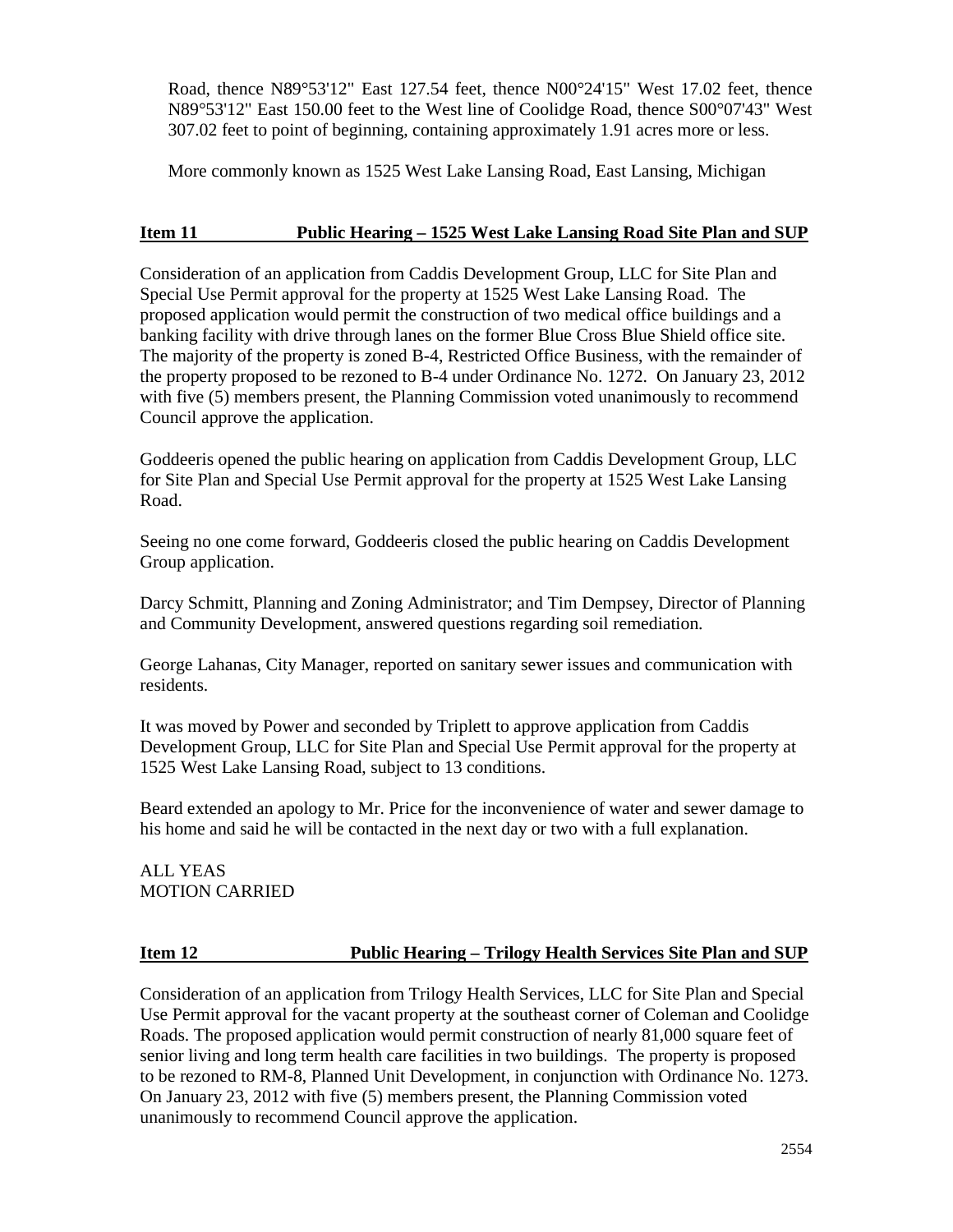Darcy Schmitt, Planning and Zoning Administrator, presented a brief overview and answered questions on application from Trilogy Health Services.

Goddeeris opened the public hearing on application from Trilogy Health Services for Site Plan and Special Use Permit approval.

David Pierson, 1305 S. Washington Avenue, Lansing, on behalf of Trilogy Health Services, spoke in support of agenda items 13, 14, and (re-numbered) 24.

Seeing no one else come forward, Goddeeris closed the public hearing on Trilogy Health Services application.

Goddeeris said in light of next item to rezone the property, it would be appropriate to defer action on this application from Trilogy Health Services for Site Plan and Special Use Permit approval.

It was moved by Power and seconded by Beard to defer action and move to the Business agenda consideration of application from Trilogy Health Services, LLC for Site Plan and Special Use Permit approval.

### ALL YEAS MOTION CARRIED

### **Item 13 Public Hearing – Ordinance No. 1273**

Consideration of Ordinance No. 1273; an application from Trilogy Health Services, LLC to rezone the vacant property at the southeast corner of Coleman and Coolidge Roads from DeWitt Township's A, Agricultural District to East Lansing's RM-8, Planned Unit Development District. On January 23, 2012 with five (5) members present, the Planning Commission voted unanimously to recommend Council approve the application.

Goddeeris opened the public hearing on Ordinance No. 1273.

Seeing no one come forward, Goddeeris closed the public hearing on Ordinance No. 1273

It was moved by Triplett and seconded by Power to approve Ordinance No. 1273; an application from Trilogy Health Services, LLC to rezone the vacant property at the southeast corner of Coleman and Coolidge Roads from DeWitt Township's A, Agricultural District to East Lansing's RM-8, as included in February 21, 2012 Council packet.

ALL YEAS MOTION CARRIED

# **CITY OF EAST LANSING**

# **ORDINANCE NO. 1273**

## AN ORDINANCE TO AMEND THE ZONING USE DISTRICT MAP OF CHAPTER 50 -- ZONING -- OF THE CODE OF THE CITY OF EAST LANSING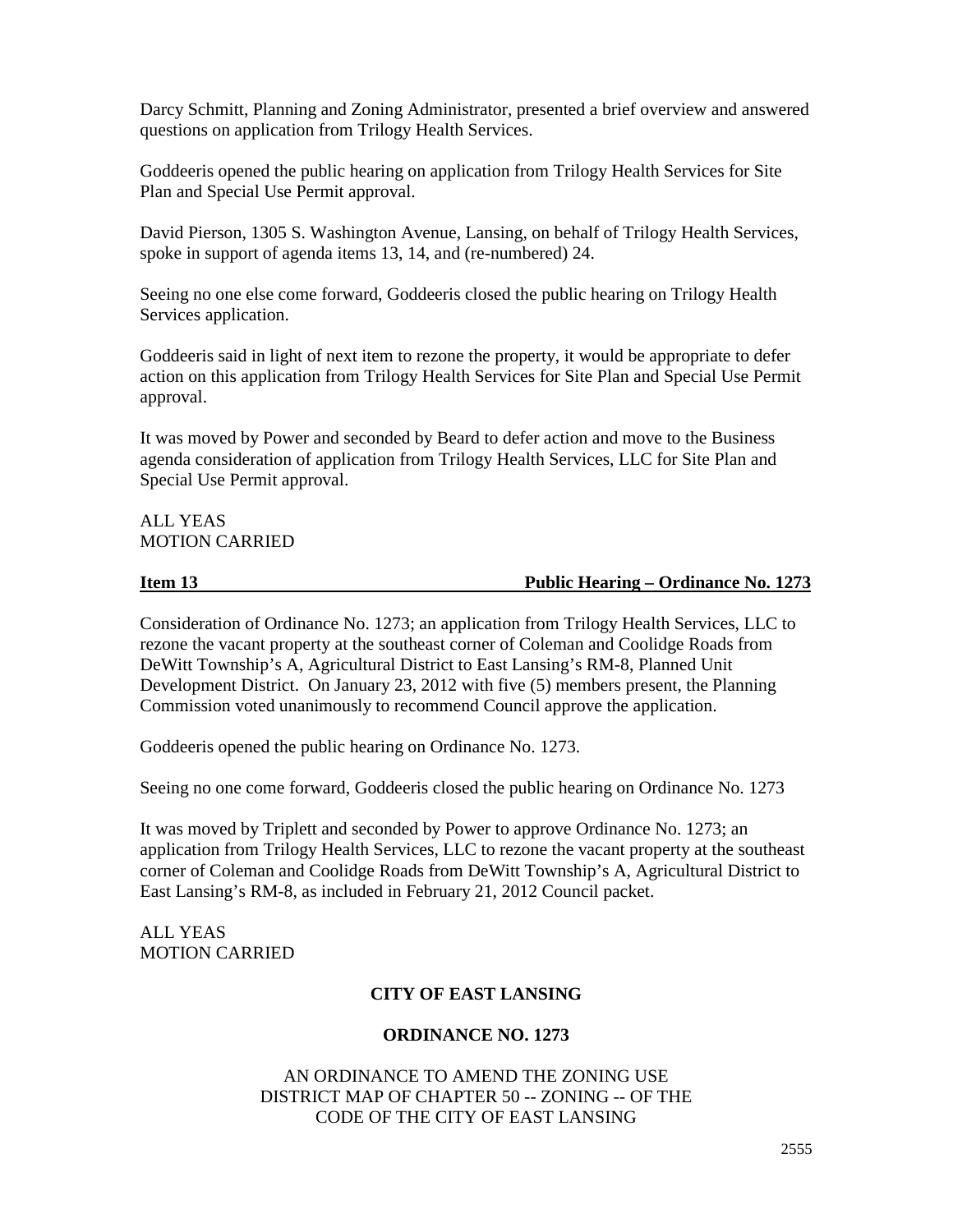THE CITY OF EAST LANSING ORDAINS:

# **The Zoning Use District Map is hereby amended to rezone the following described area from DeWitt Township's A, Agricultural District, to the City of East Lansing's RM-8, Planned Unit Development District:**

Tax Parcel No. 19-20-50-36-300-030

A parcel of land in the Southwest ¼ of Section 36, T5N, R2W, DeWitt Township, now the City of East Lansing, Clinton County, Michigan, the surveyed boundary of said parcel described as: Beginning at the Southwest corner of said Section 36; thence N00°25'44"W along the West line of said Section 36 a distance of 712.59 feet; thence N89°34'16"E 663.30 feet to the East line of the West ½ of the Southwest ¼ of said Southwest ¼; thence S00°21'41"E along said East line 723.81 feet to South line of said Section 36; thence N89°27'30"W along South line 662.55 feet to the point of beginning; said parcel containing 10.93 acres, more or less, including 1.04 acres, more or less, presently in use as public right of way; said parcel subject to all easements and restrictions if any.

More commonly known as E. Coleman Road Vacant Land, East Lansing, Michigan.

# **Item 14 Public Hearing – Michigan Hot Dog Experiment SUP**

Consideration of an application from the Michigan Hot Dog Experiment, LLC for modified Special Use Permit approval for the property at 309-317 M.A.C. Avenue. The application is a request to change the existing conditions for the What Up Dawg? restaurant to allow the dining room to remain open until 3:00 a.m. and to allow beer sales until 2:00 a.m. The property is zoned B-3, City Center Commercial. On January 11, 2012 with six (6) members present, the Planning Commission voted unanimously to recommend Council approve the application.

Darcy Schmitt, Planning and Zoning Administrator, briefed Council and answered questions on Michigan Hot Dog Experiment application for modified Special Use Permit.

Goddeeris opened the public hearing on application from Michigan Hot Dog Experiment for modified Special Use Permit approval.

Seth Tompkins, an owner of What Up Dawg? restaurant, spoke in support of application from Michigan Hot Dog Experiment.

Seeing no one else come forward, Goddeeris closed the public hearing on an application from Michigan Hot Dog Experiment.

It was moved by Triplett and seconded by Power to approve a modified Special Use Permit for the property at 309-317 M.A.C. Avenue, as detailed in February 21, 2012 Council packet.

ALL YEAS MOTION CARRIED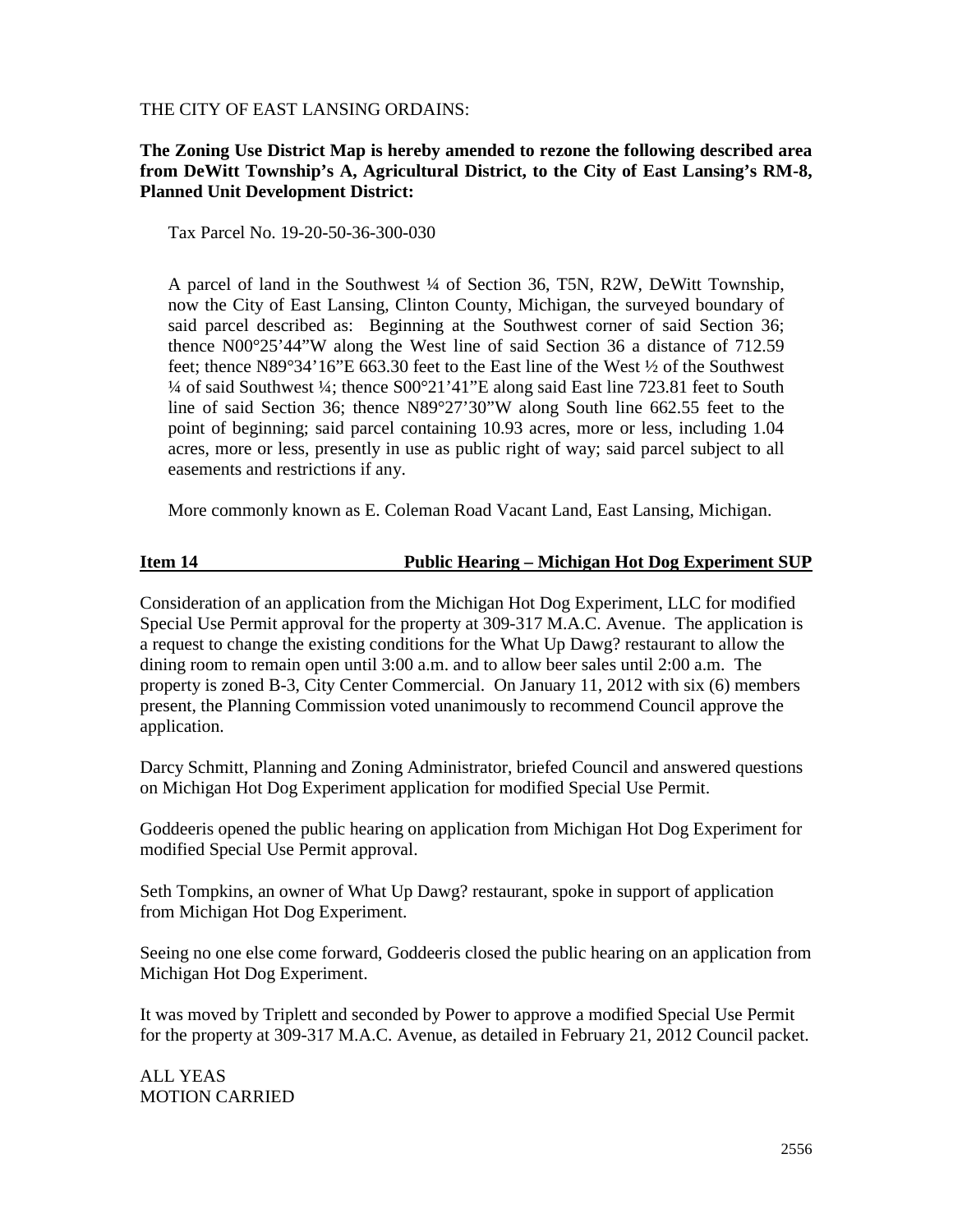### **Item 15 Public Hearing – Brownfield Plan #16-Interstate Partners Project**

Consideration of Brownfield Plan #16 for the Interstate Partners Project (former BCBSM/Health Central site).

Tim Dempsey, Planning and Community Development Director; and David Lee, City Assessor, briefed Council and answered questions on Brownfield Plan #16 and tax assessment of property.

Goddeeris opened the public hearing on Brownfield Plan #16.

Seeing no one come forward, Goddeeris closed the public hearing on Brownfield Plan #16.

It was moved by Loomis and seconded Power to approve Brownfield Plan #16.

ALL YEAS MOTION CARRIED

# **CITY OF EAST LANSING**

### **EAST LANSING CITY COUNCIL**

A RESOLUTION TO ADOPT BROWNFIELD PLAN #16 FOR THE CITY OF EAST LANSING, APPROVING TAX INCREMENT FINANCING FOR THE INTERSTATE PARTNERS PROJECT IN COMPLIANCE WITH THE PROVISIONS OF ACT 381, PUBLIC ACTS OF 1996 AS AMENDED

WHEREAS, on August 15, 2000, the City of East Lansing Council, pursuant to and in accordance with the provisions of the Brownfield Redevelopment Financing Act, being Act 381 of the Public Acts of the State of Michigan of 1996, as amended (the "Act"), established the City of East Lansing Brownfield Redevelopment Authority (the "Authority") to facilitate the implementation of plans relating to the identification and treatment of eligible properties in East Lansing; and,

WHEREAS, on August 15, 2000, the City of East Lansing Council adopted the original Brownfield Plan for the City of East Lansing; and,

WHEREAS, the property located at 1525 West Lake Lansing Road, in the City of East Lansing, has been determined to be a "Facility" as defined by Act 381 of Public Acts of 1996, being defined as the "Property"; and,

WHEREAS, a brownfield redevelopment plan has been prepared as Brownfield Plan #16 for the Interstate Partners Project ("Plan #16"), to restore the environmental and economic viability of the Property; and,

WHEREAS, pursuant to and in accordance with Section 13 of the Act, the Authority, on December 15, 2011, approved Plan #16; and,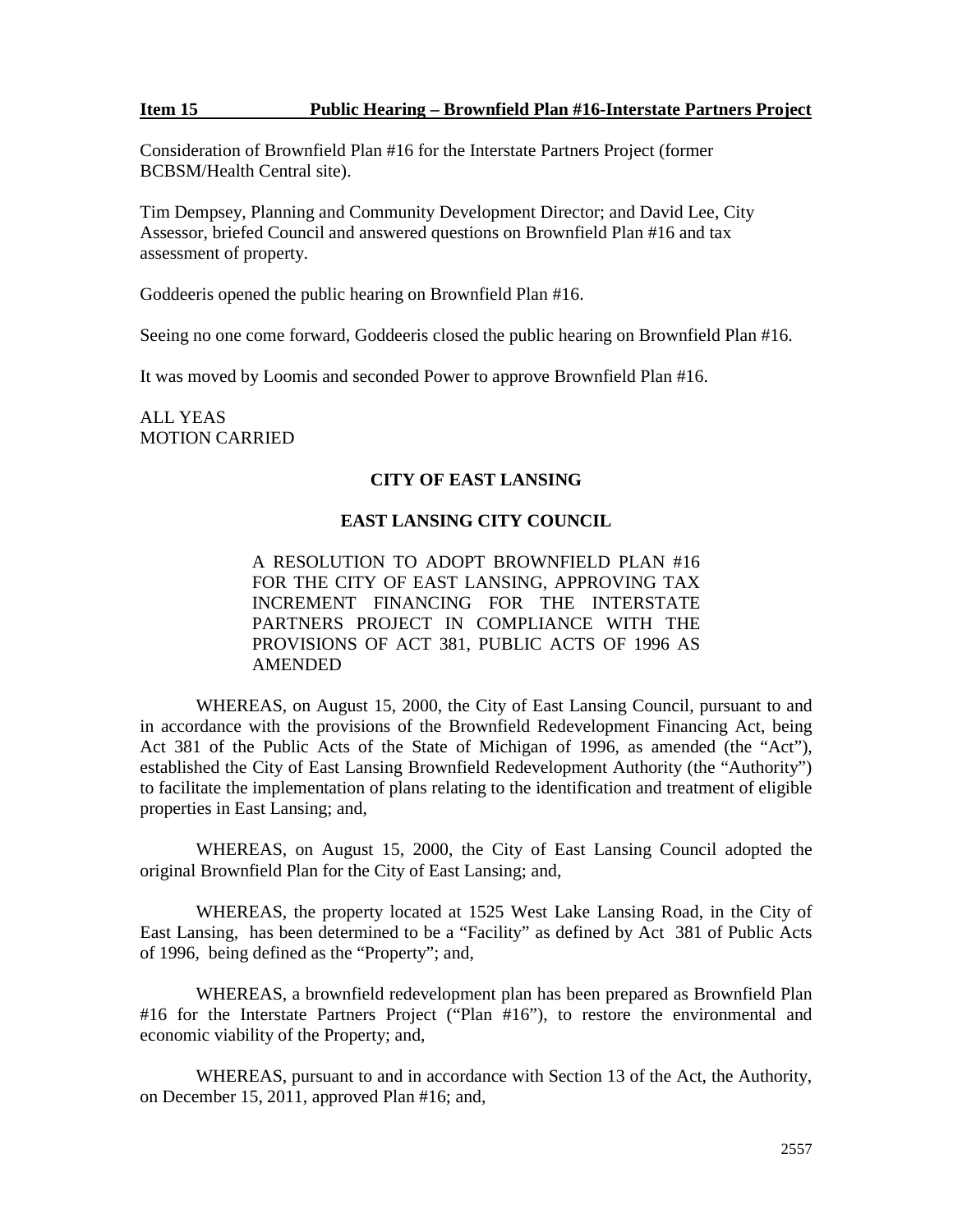WHEREAS, East Lansing City Council has reviewed Plan #16, and has provided a reasonable opportunity to interested persons to express their views and recommendations regarding it in accordance with Section 13(12) of the Act; and,

WHEREAS, a public hearing notice on the proposed Plan #16 was published in the manner as required by Section 13(10) of the Act prior to the East Lansing City Council giving consideration to the resolution adopting Plan #16; and,

WHEREAS, all taxing jurisdictions that levy taxes under the Act were notified of the public hearing regarding Plan #16, informed of the fiscal and economic implications of Plan #16, and provided an opportunity to be heard; and,

WHEREAS, the City of East Lansing Council held a public hearing on February 21, 2012 to receive comment on the proposed Plan #16 in accordance with Sections 13(10) and 13(12) of the Act; and,

WHEREAS, on February 21, 2012, East Lansing City Council deemed that Plan #16 meets all requirements of a Brownfield Plan under the Act, the plan constitutes a public purpose, the proposed method of financing the costs of eligible activities is feasible, the costs of eligible activities are reasonable and necessary to carry out purposes of the Act, and the amount of captured taxable value estimated to result from adoption of Plan #16 is reasonable.

NOW, THEREFORE BE IT RESOLVED, that the Council for the City of East Lansing accepts the recommendation of the Authority, and approves the adoption of Brownfield Plan #16 for the Interstate Partners Project.

**Item 16 Consent Agenda**

City Manager George Lahanas reviewed the Consent agenda:

- 1. Introduce and refer to Planning Commission, Ordinance No. 1276, a City-initiated Ordinance to amend language of the RM-54 District to limit building height.
- 2. Approval of the 2012-2016 Park, Recreation, Open Space and Greenways Plan.
- 3. Approval of the changes to the Park and Recreation Advisory Commission meeting dates from the third Wednesday of any given month to the first Wednesday of any given month.
- 4. Approval of the Housing Commission recommendation for a Conditional Class III rental license for up to 2 unrelated persons or a family at 2160 Regency Drive. The owner is Robert Born and the legal agent is Renaissance Property Management represented by Kip Wilson.
- 5. Approval of the following street closures for the Lansing Marathon on Sunday, April 22, 2012:
	- Michigan Avenue between the western boundary of the City to Harrison Road from 8:15 a.m. to 9:15 a.m. or the last runner/walker passes through
	- Harrison Road between Michigan Avenue and Kalamazoo Street from 8;15 a.m. to 9:45 a.m. or the last runner/walker passes through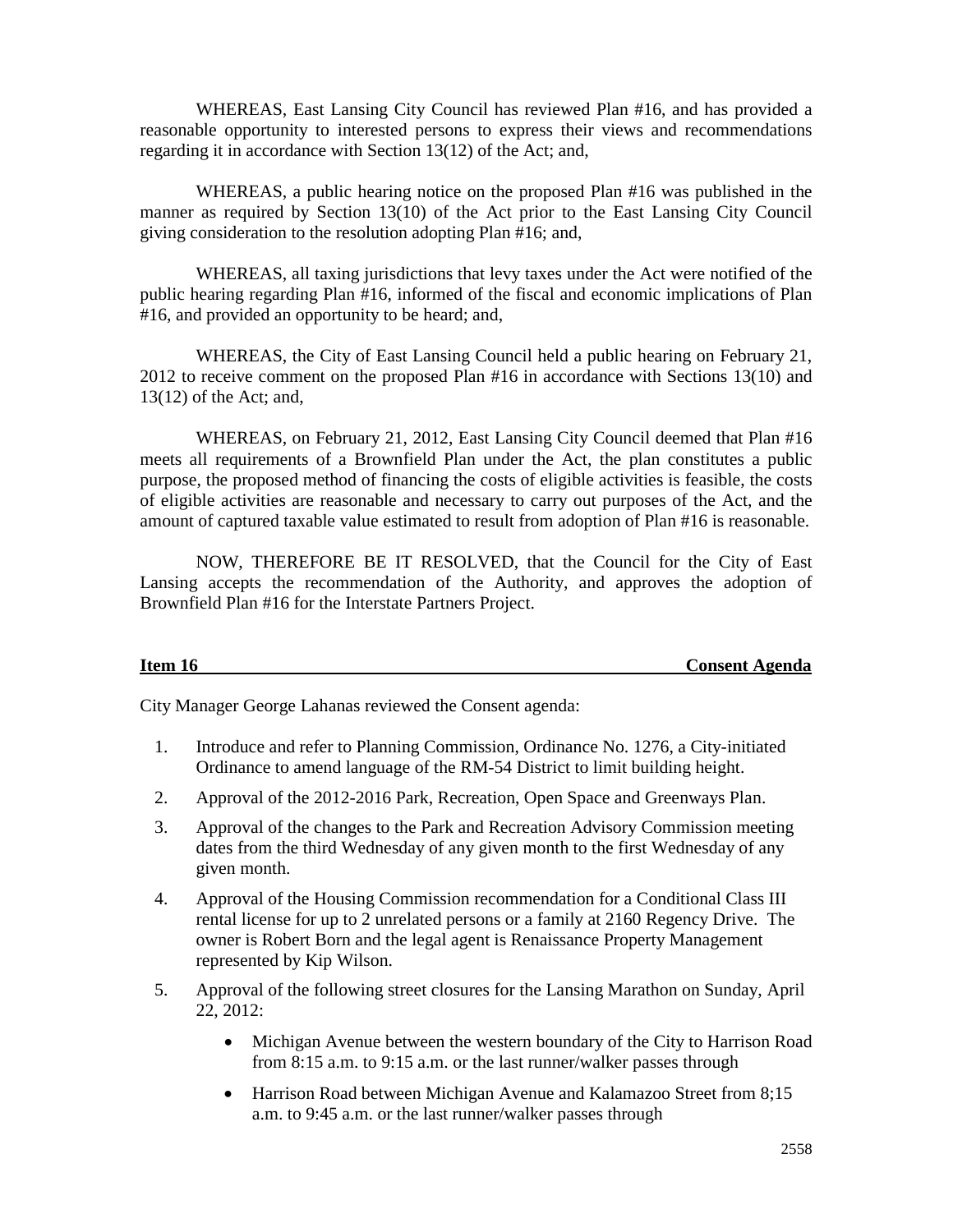- Kalamazoo Street from Harrison Road to the bridge from 8;15 a.m. to 9:45 a.m. or the last runner/walker passes through
- 6. Approval of the submission of a grant application to the National Endowment of the Arts (NEA) in the amount of \$50,000 to support the Great Lakes Folk Festival in cooperation with the Michigan State University Museum.
- 7. Approval of a leave of absence for Bill Hartwig of the Planning Commission from March 1 through March 31, 2012.

It was moved by Triplett and seconded by Beard to approve the Consent agenda.

### ALL YEAS MOTION CARRIED

### **CITY OF EAST LANSING**

### **EAST LANSING CITY COUNCIL**

### 2012-2016 COMMUNITY PARKS, RECREATION, OPEN SPACE AND GREENWAYS PLAN

WHEREAS, the City of East Lansing has undertaken the development of a Five Year Community Parks, Recreation, Open Space and Greenways Plan which describes the City of East Lansing physical features and existing parks, recreation, open space and greenways facilities, and the desired actions to be taken to improve and maintain these facilities during the period between 2012 and 2016; and,

WHEREAS, the City of East Lansing has developed the Plan for the benefit of the entire community and wishes to adopt the Plan as a document to assist in meeting the needs of the community for parks, recreation, open space and greenways; and,

WHEREAS, a public comment session was held during a regular meeting of the City of East Lansing Parks and Recreation Advisory Commission on Wednesday, January 18, 2012 to provide opportunity for citizens to express opinions, ask questions and discuss all aspects of the Community Parks, Recreation, Open Space and Greenways Plan; and,

WHEREAS, the during its January 18, 2012, Regular Business Meeting the Parks and Recreation Advisory Commission adopted a resolution recommending the adoption of the Plan by City Council; and,

WHEREAS, the Planning Commission reviewed the Community Parks, Recreation, Open Space and Greenways Plan during a Regular Business Meeting on Wednesday, January 25, 2012, and adopted a resolution recommending the adoption of the Plan by City Council during a Regular Business Meeting on January 25, 2012.

NOW, THEREFORE, BE IT RESOLVED, that the City of East Lansing City Council hereby adopts the City of East Lansing 2012-2016 Community Parks, Recreation, Open Space and Greenways Plan as a guideline for improving recreation for the residents of the City of East Lansing.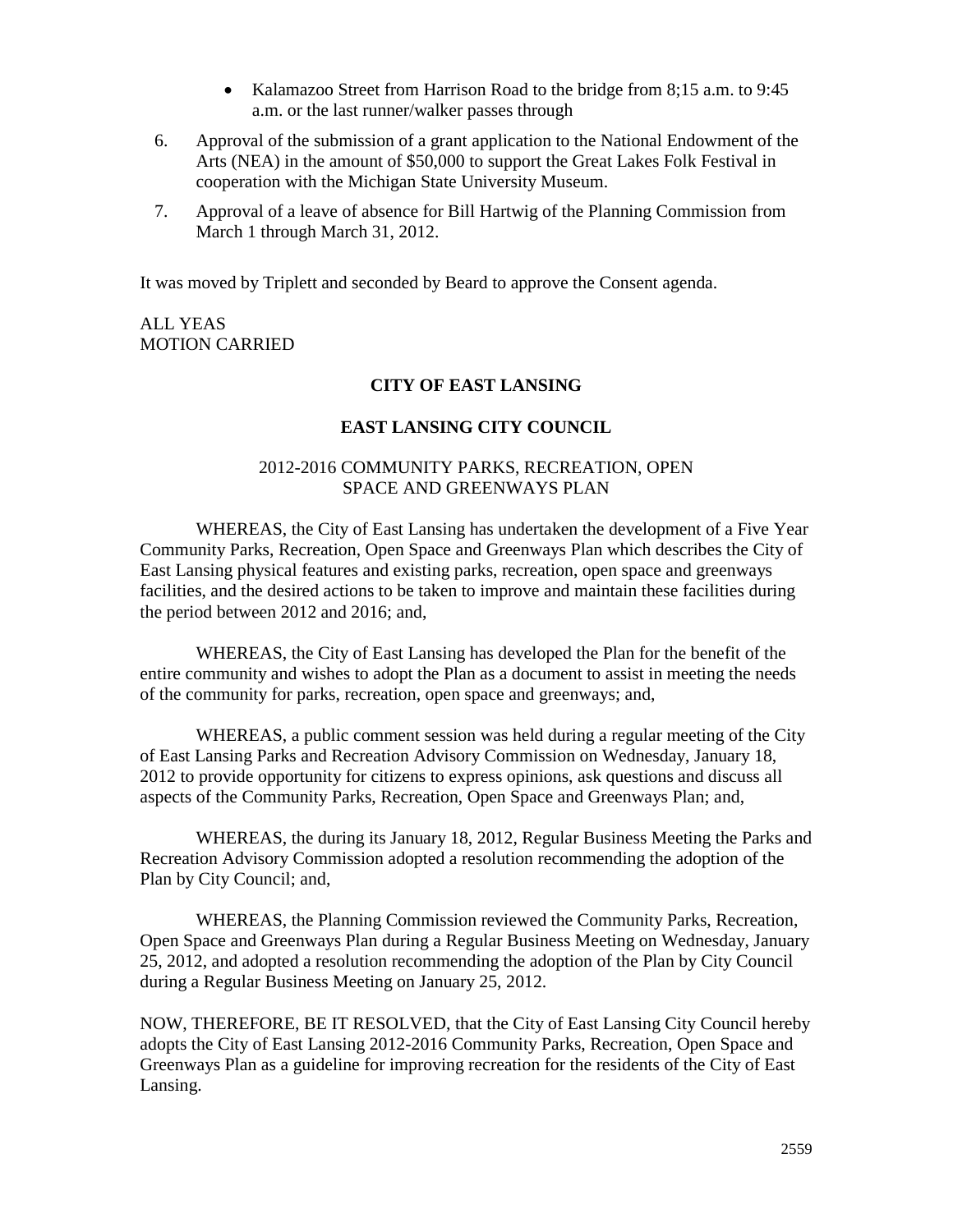FURTHER BE IT RESOLVED, that the City Council directs the Interim City Manager to make copies of the Parks, Recreation, Open Space and Greenways Plan available for public inspection at the East Lansing City Hall, East Lansing Hannah Community Center and the East Lansing Public Library, and to submit the Plan to the Michigan Department of Natural **Resources** 

**Item 17** Business Agenda

**1. Consideration of a lot split application from Trilogy Health Services, LLC for the vacant property at the southeast corner of Coleman and Coolidge Roads. The applicant is requesting lot split approval to create a new parcel for the proposed Trilogy Health Services facility. On January 11, 2012 with six (6) members present, the Planning Commission voted unanimously to recommend Council approve the application.**

It was moved by Power and seconded by Beard to approve a lot split application from Trilogy Health Services, LLC for the vacant property at the southeast corner of Coleman and Coolidge Roads.

# ALL YEAS MOTION CARRIED

**2. Consideration of an application from Trilogy Health Services, LLC for Site Plan and Special Use Permit approval for the vacant property at the southeast corner of Coleman and Coolidge Roads. The proposed application would permit construction of nearly 81,000 square feet of senior living and long term health care facilities in two buildings. The property is proposed to be rezoned to RM-8, Planned Unit Development, in conjunction with Ordinance No. 1273. On January 23, 2012 with five (5) members present, the Planning Commission voted unanimously to recommend Council approve the application.**

It was moved by Power and seconded by Beard to approve an application from Trilogy Health Services, LLC for Site Plan and Special Use Permit approval for the vacant property at the southeast corner of Coleman and Coolidge Roads.

### ALL YEAS MOTION CARRIED

**3. Consideration of the employment contract between George Lahanas and the City Council of the City of East Lansing.**

It was moved by Triplett and seconded by Power to approve the employment contract between George Lahanas and the City Council of the City of East Lansing.

# ALL YEAS MOTION CARRIED

Goddeeris said Lahanas will be formally sworn-in as City Manager at the March 6, 2012 Council meeting.